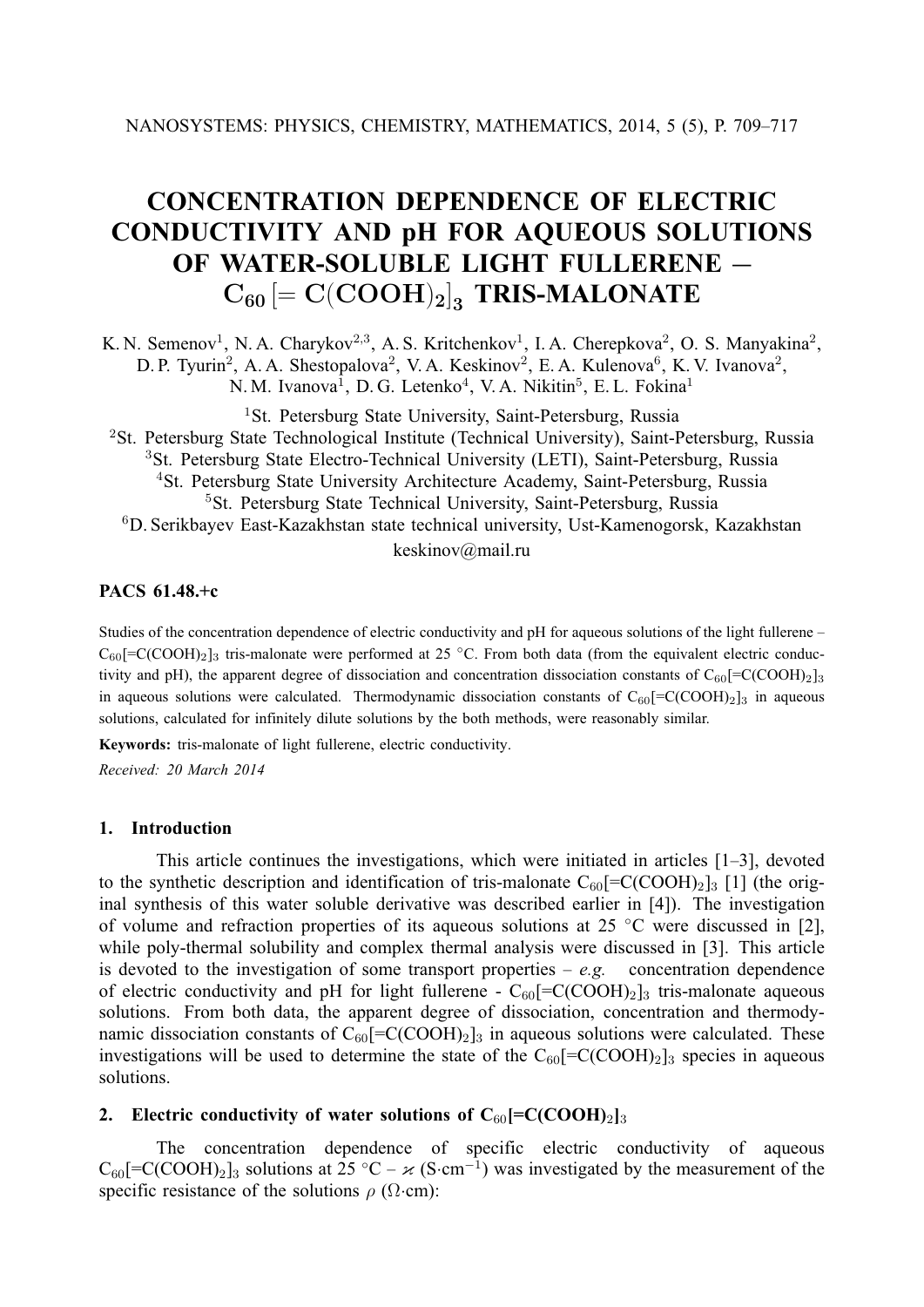$$
\varkappa = 1/\rho, \tag{1}
$$

so, specific electric conductivity corresponds to the unit volume of the solution, put between two parallel planar electrodes with surfaces of 1 cm<sup>2</sup> and at a distance of 1 cm. The device, a HAMEG HM8118 LCR bridge (Rohde & Schwarz), temperatures  $T = 25 \pm 0.1$  °C, Pt – electrodes were used. One can see that the dependence  $\varkappa(W)$  (where W is mole fraction of  $C_{60}$ [=C(COOH)<sub>2</sub>]<sub>3</sub>) is non-monotonic and crosses through the maximum at  $W = 0.005$  rel. un. The last fact is traditionally connected with electrophoresis and relaxation effects, which are characteristic to moderate electrolytes.

Equivalent electric conductivity ( $\lambda$  – S·cm<sup>2</sup>/eq), i.e. conductivity for such electrolyte volume, which contains 1 equivalent of electrolyte was calculated:

$$
\lambda = 1000 \varkappa / C_N, \tag{2}
$$

where:  $C_N$  is equivalent concentration (eq/l). Experimental data are represented in Table 1 and in Fig. 1. One can see natural monotonic growth of  $\lambda$  values when the concentration of the solutions'  $C_N$  decreases.





In order to determine the equivalent electric conductivity value in infinitely dilute solutions  $-\lambda_0$ , we have extrapolated the dependence  $\lambda(C_N^{1/2})$  into the value  $C_N^{1/2} = 0$ , according to well-known Onsager equation [6]:

$$
\lambda = \lambda_0 - AC_N^{1/2},\tag{3}
$$

where A in the conditions of the experiment is constant (see Fig. 3).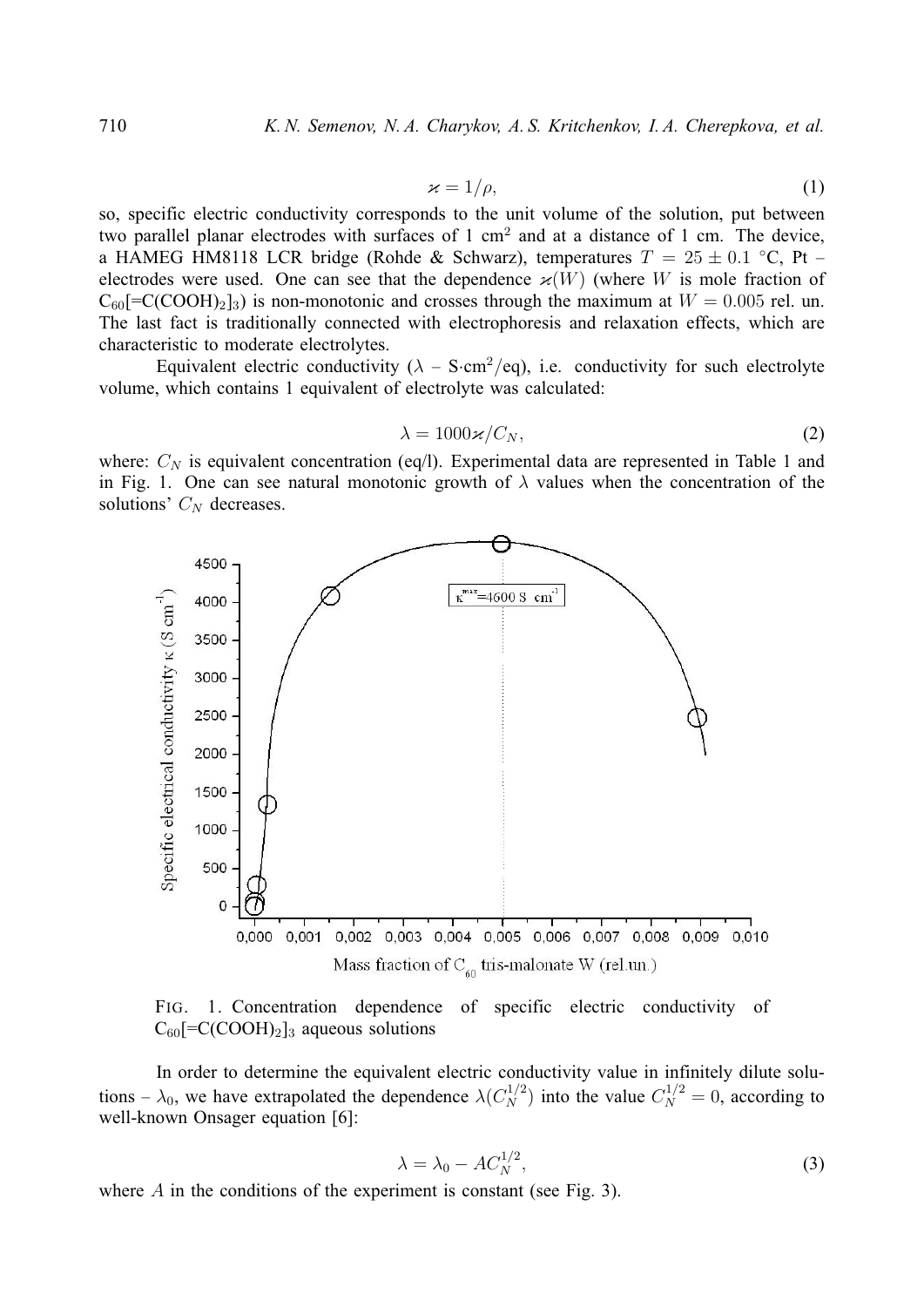| TABLE 1. Experimental data, concerning electric conductivity of water solutions |  |  |  |
|---------------------------------------------------------------------------------|--|--|--|
| of $C_{60}$ [=C(COOH) <sub>2</sub> ] <sub>3</sub>                               |  |  |  |

| Solution           | Volume             | Mass                                                | Equivalent      | Specific                 | Equivalent             |  |
|--------------------|--------------------|-----------------------------------------------------|-----------------|--------------------------|------------------------|--|
| number             | concentration      | fraction                                            | concentration   | electric                 | electric               |  |
| No.                | $\overline{C}$     | W                                                   | $C_N$           | conductivity $\varkappa$ | conductivity $\lambda$ |  |
|                    | (g/l)              | $(\text{rel.un.})$                                  | $\text{(eq/l)}$ | $(S\text{-}cm^{-1})$     | $(S\cdot cm^2/eq)$     |  |
| $\mathbf{1}$       | 0.0                | 0.0                                                 | 0.0             |                          | $1.33 \cdot 10^{10}$   |  |
|                    |                    |                                                     |                 |                          | (extrapolation)        |  |
| $\overline{2}$     | 0.0002             | 0.000000206                                         | 0.000000315     | 3.30                     | $1.05 \cdot 10^{10}$   |  |
| $\overline{3}$     | 0.0012             | 0.00000123                                          | 0.00000190      | 14.5                     | $7.61 \cdot 10^{9}$    |  |
| $\overline{4}$     | 0.0071             | 0.00000727                                          | 0.0000112       | 63.1                     | $5.60 \cdot 10^{9}$    |  |
| 5                  | 0.0428             | 0.0000437                                           | 0.0000681       | 285                      | $4.18 \cdot 10^{9}$    |  |
| 6                  | 0.256              | 0.000260                                            | 0.000409        | 1340                     | $3.27 \cdot 10^{9}$    |  |
| $\overline{7}$     | 1.534              | 0.00154                                             | 0.00249         | 4090                     | $1.64 \cdot 10^{9}$    |  |
| 8                  | 9.201              | 0.00892                                             | 0.0154          | 2490                     | $1.61 \cdot 10^8$      |  |
| Solution<br>number | Apparent           | $-\lg$ (concentration dissociation constant) $pK_D$ |                 |                          |                        |  |
|                    | dissociation       |                                                     |                 |                          |                        |  |
| No.                | degree             | (rel.un.)                                           |                 |                          |                        |  |
|                    | $\alpha$ (rel.un.) |                                                     |                 |                          |                        |  |
| $\mathbf{1}$       | $\overline{1.0}$   | 6.15                                                |                 |                          |                        |  |
|                    | (extrapolation)    | (extrapolation)                                     |                 |                          |                        |  |
| $\overline{2}$     | 0.74               |                                                     |                 |                          |                        |  |
| $\overline{3}$     | 0.54               | 5.92                                                |                 |                          |                        |  |
| $\overline{4}$     | 0.40               | 5.53                                                |                 |                          |                        |  |
| 5                  | 0.30               | 5.07                                                |                 |                          |                        |  |
| 6                  | 0.23               | 4.54                                                |                 |                          |                        |  |
| $\overline{7}$     | 0.11               | 4.41                                                |                 |                          |                        |  |
| 8                  | 0.011              | 5.69                                                |                 |                          |                        |  |

The apparent dissociation degree  $\alpha$  (rel.un.) was calculated, according to the equation (neglecting transmission coefficients of the ions):

$$
\alpha = \lambda/\lambda_0,\tag{4}
$$

and is represented in Table 1 and Fig. 4.  $(\lambda_0 \approx 1.40 \cdot 10^{10} \text{ S} \cdot \text{cm}^2/\text{eq})$ . One can see that at more or less significant concentrations  $C_N > 0.01$  eq/l C<sub>60</sub>[=C(COOH)<sub>2</sub>]<sub>3</sub>, it is weakly electrolytic and at lower concentrations,  $C_N = 10^{-7} - 10^{-2}$  eq/l, it is moderately and even strongly electrolytic.

The concentration dependence of the concentration dissociation constant –  $K_D$  was calculated according to the 'Ostwald law of the dilution' (neglecting activity coefficients of the ions and non-dissociated molecule –  $\gamma_i = \gamma_{\pm} = 1$ ):

$$
K_D = C_N \alpha^2 / (1 - \alpha),\tag{5}
$$

and is also represented in Table 1 and Fig. 5. Thermodynamic dissociation constant –  $K_D^{therm}$ was calculated by the extrapolation of  $K_D(C_N)$  values for an infinitely dilute solution: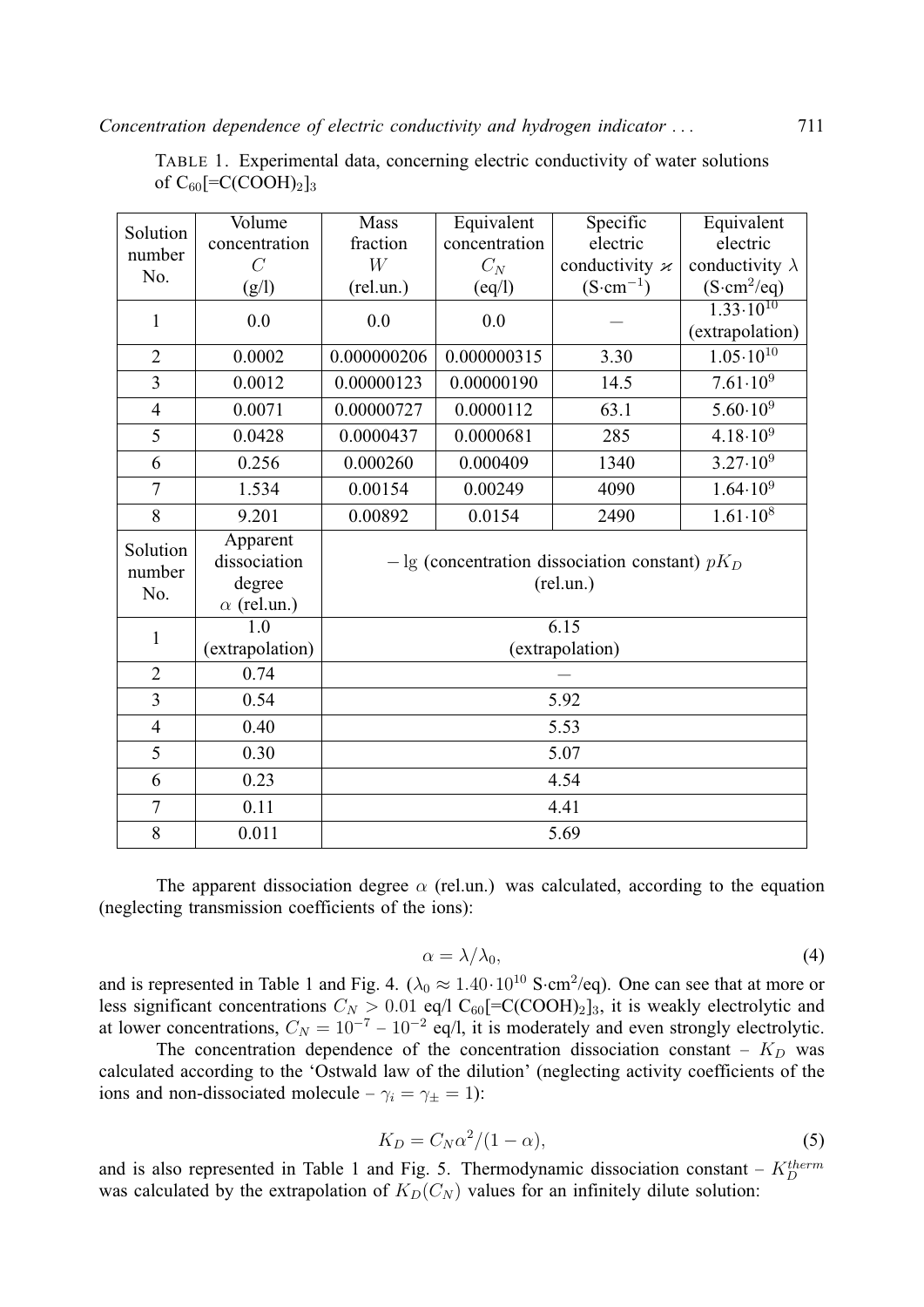

FIG. 2. Concentration dependence of equivalent electric conductivity for  $C_{60}$ [=C(COOH)<sub>2</sub>]<sub>3</sub> aqueous solutions

According to our calculation, one obtains the value  $pK_D^{therm} = 6.15 \pm 0.25$  rel.un.

## **3. pH** of aqueous solutions of  $C_{60}$ [=C(COOH)<sub>2</sub>]<sub>3</sub>

The concentration dependence of pH for aqueous  $C_{60}$ [=C(COOH)<sub>2</sub>]<sub>3</sub> solutions was measured with the help of pH-meter – Mill Volt-meter pH-121 and glass electrode with hydrogen function EVL 1M3 (rus.). Calibration of the electrode was performed with the help of water basic buffer solutions NH<sub>4</sub>OH – NH<sub>4</sub>Cl. Accuracy of measurements was  $\Delta pH = \pm 0.1$  rel.un. The results are represented in the Table 2 and Fig. 6.

The concentration dependence of the apparent dissociation degree  $\alpha$  (rel.un.) was calculated according to trivial equation:

$$
\alpha = \exp\left(\left(14 - pH\right) \cdot \ln 10\right) / C_N. \tag{7}
$$

The concentration dependence of the concentration dissociation constant –  $K_D$  was calculated according to the 'Ostwald's law of dilution' (see earlier eq. (5), also neglecting activity coefficients of the ions and non-dissociated molecule).

The results of the calculation of  $\alpha$  and  $K_D$  concentration dependencies are also represented in the Table 2 and Fig. 7, 8.

The thermodynamic dissociation constant –  $K_D^{therm}$  was calculated by the extrapolation of  $K_D(C_N)$  values for infinitely dilute solutions. According to our calculations, one obtains a value for the  $pK_D^{therm}$  of 6.01  $\pm$  0.30 rel.un. So, this method proves that in comparatively concentrated solutions  $(5.8 \cdot 10^{-4} \le C_N \le 5.8 \cdot 10^{-2} \text{ eq/l})$ ,  $C_{60}$ [=C(COOH)<sub>2</sub>]<sub>3</sub> is a weak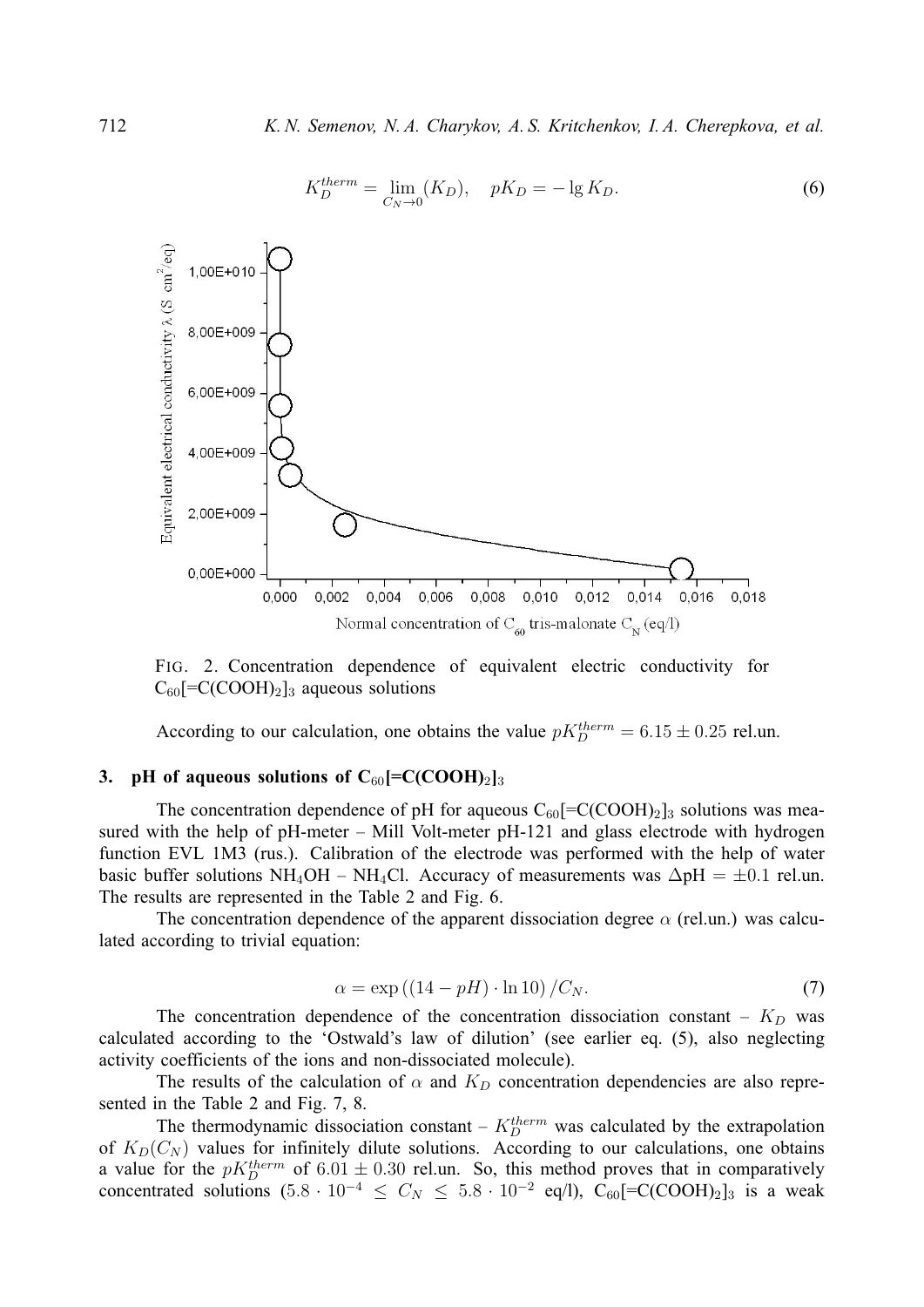

FIG. 3. Extrapolation of concentration dependence of equivalent electric conductivity for  $C_{60}$ [=C(COOH)<sub>2</sub>]<sub>3</sub> aqueous solutions for an infinitely dilute solution in the variables  $\lambda(C_N^{1/2})$ 



FIG. 4. Concentration dependence of apparent dissociation degree  $\alpha$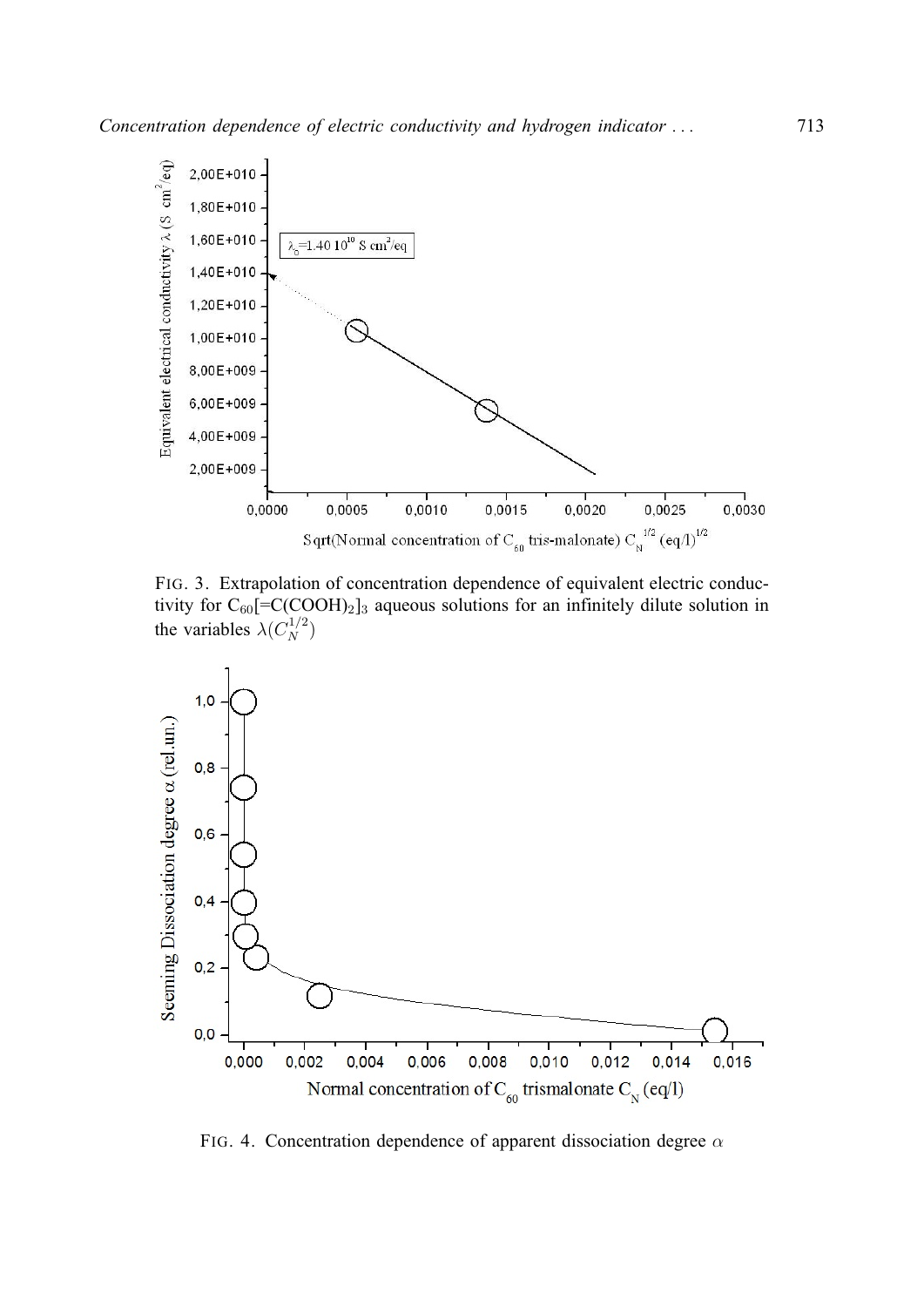

FIG. 5. Concentration dependence of the logarithm of concentration dissociation constant:  $pK_D = -\lg K_D$ 

| Solution | Volume        | Equivalent    | Hydrogen  | Seeming         | lg (concentration |
|----------|---------------|---------------|-----------|-----------------|-------------------|
| number   | concentration | concentration | indicator | dissociation    | dissociation      |
| No.      |               | $C_N$         |           | degree $\alpha$ | constant) $pK_D$  |
|          | (g/l)         | (eq/l)        | (rel.un.) | (rel.un.)       | (rel.un.)         |
| 9        | 0.0           | 0.0           |           | 1.00            | 6.01              |
|          |               |               |           | (extrapolation) | (extrapolation)   |
| 10       | 0.1           | 0.000585      | 9.00      | 0.0171          | 6.76              |
| 11       | 1.0           | 0.00585       | 9.41      | 0.00439         | 6.92              |
| 12       | 2.5           | 0.0146        | 9.62      | 0.00272         | 6.97              |
| 13       | 5.0           | 0.0292        | 9.69      | 0.00171         | 7.07              |
| 14       | 10.0          | 0.0585        | 9.80      | 0.00108         | 7.17              |

TABLE 2. Experimental data, concerning pH of  $C_{60}$ [=C(COOH)<sub>2</sub>]<sub>3</sub> aqueous solutions

electrolyte. Obviously in more dilute solutions the tris-malonate will be moderately electrolytic and in very dilute solutions, will be formally strong.

If one compares the thermodynamic dissociation constant –  $K_D^{therm}$ , obtained by both methods — i.e. from electric conductivity and pH, they will note fairly good agreement,  $pK_D^{therm} = 6.07 \pm 0.40$  rel.un. However, if one compares the concentration dissociation constant –  $pK_D$ , they will see sufficient deviation in the concentration functions  $pK_D(C_N)$ . From the electric conductivity, the  $pK_D$  changes during dilution of the solution in the range  $(pK_D = 5.69 > 6.15)$ , crossing through the minimum), and from pH, it changes in the range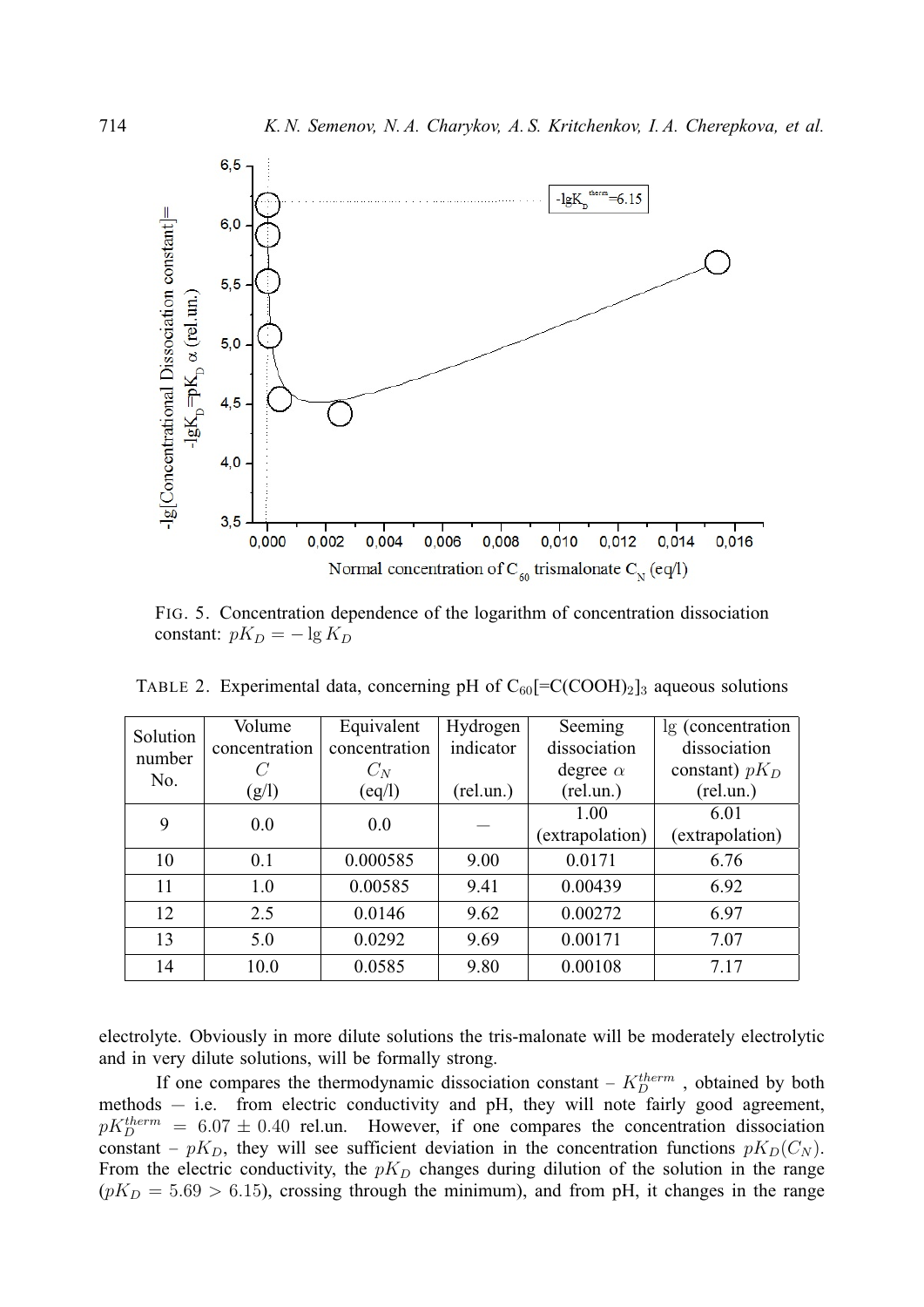

FIG. 6. Concentration dependence of pH for  $C_{60}$ [=C(COOH)<sub>2</sub>]<sub>3</sub> aqueous solutions



FIG. 7. Concentration dependence of apparent dissociation degree  $\alpha$  for  $C_{60}$ [=C(COOH)<sub>2</sub>]<sub>3</sub> aqueous solutions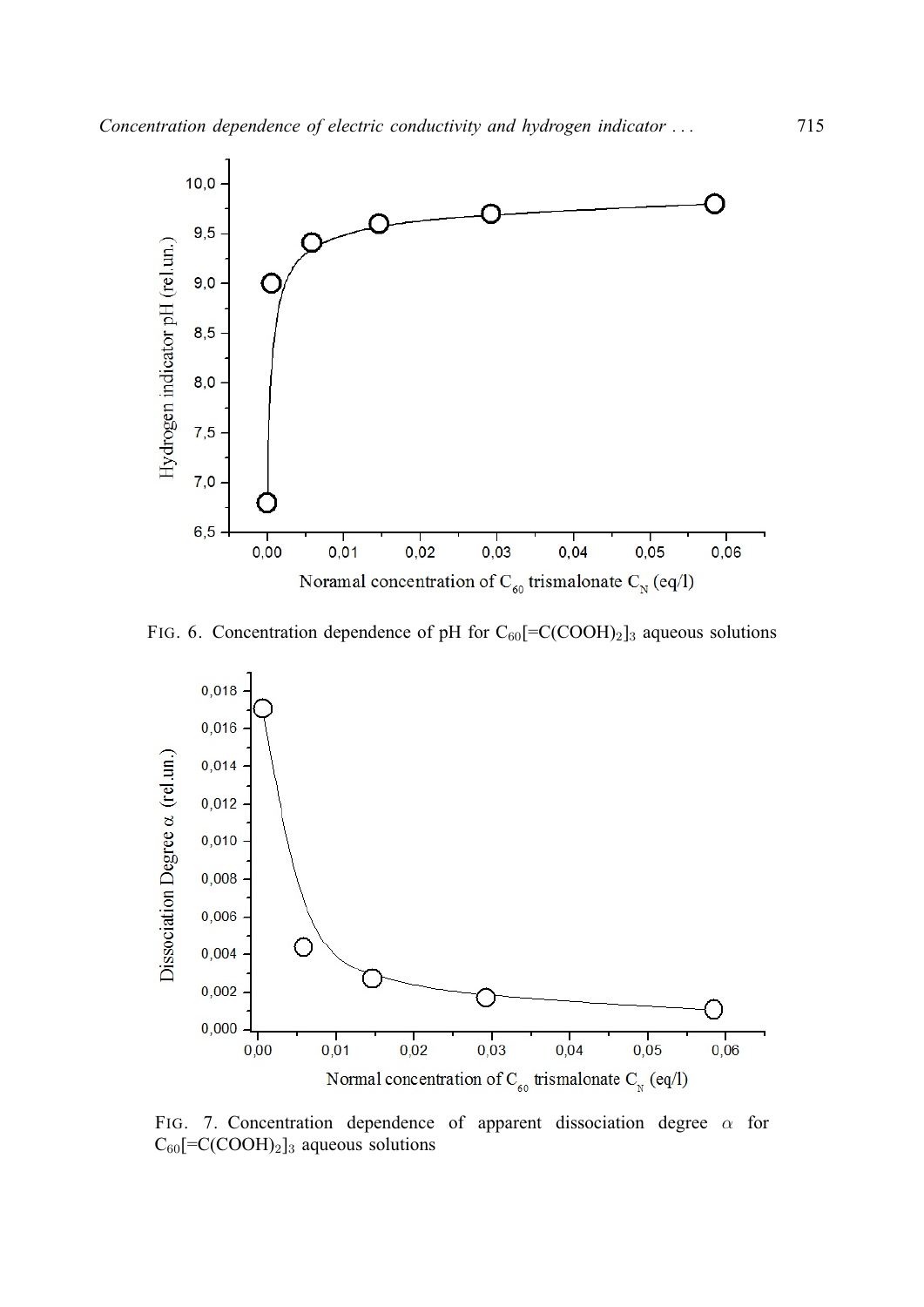

FIG. 8. Concentration dependence of lg (concentration dissociation constant)  $pK_D$  of C<sub>60</sub>[=C(COOH)<sub>2</sub>]<sub>3</sub> aqueous solutions

 $(pK_D = 7.17 > 6.01)$ , changing monotonicity. We can explain this fact, first, the concentration ranges in the investigations were different:  $(3.1 \cdot 10^{-7} \le C_N \le 1.5 \cdot 10^{-2}$  eq/l) and  $(5.8 \cdot 10^{-4} \le C_N \le 5.8 \cdot 10^{-2}$  eq/l), correspondingly. The second reason, in our opinion, is that we have neglected the transmission coefficients of the ions and activity coefficients of ions and non-dissociated forms, correspondingly, but the concentration dependence of these functions is sufficiently different for both types of the experiment.

Thus, the concentration dependence of electric conductivity and pH for aqueous solutions of the water soluble light fullerene –  $C_{60}$ [=C(COOH)<sub>2</sub>]<sub>3</sub> tris-malonate were investigated. The dissociation degree and constants of the tris-malonate were calculated. The values for the thermodynamic dissociation constants, calculated using the solutions' electrical conductivity and pH data, are reasonably similar.

#### **Acknowledgement**

Research was executed with the help of the equipment of the Resource Center 'Geo-Model' of Saint Petersburg State University.